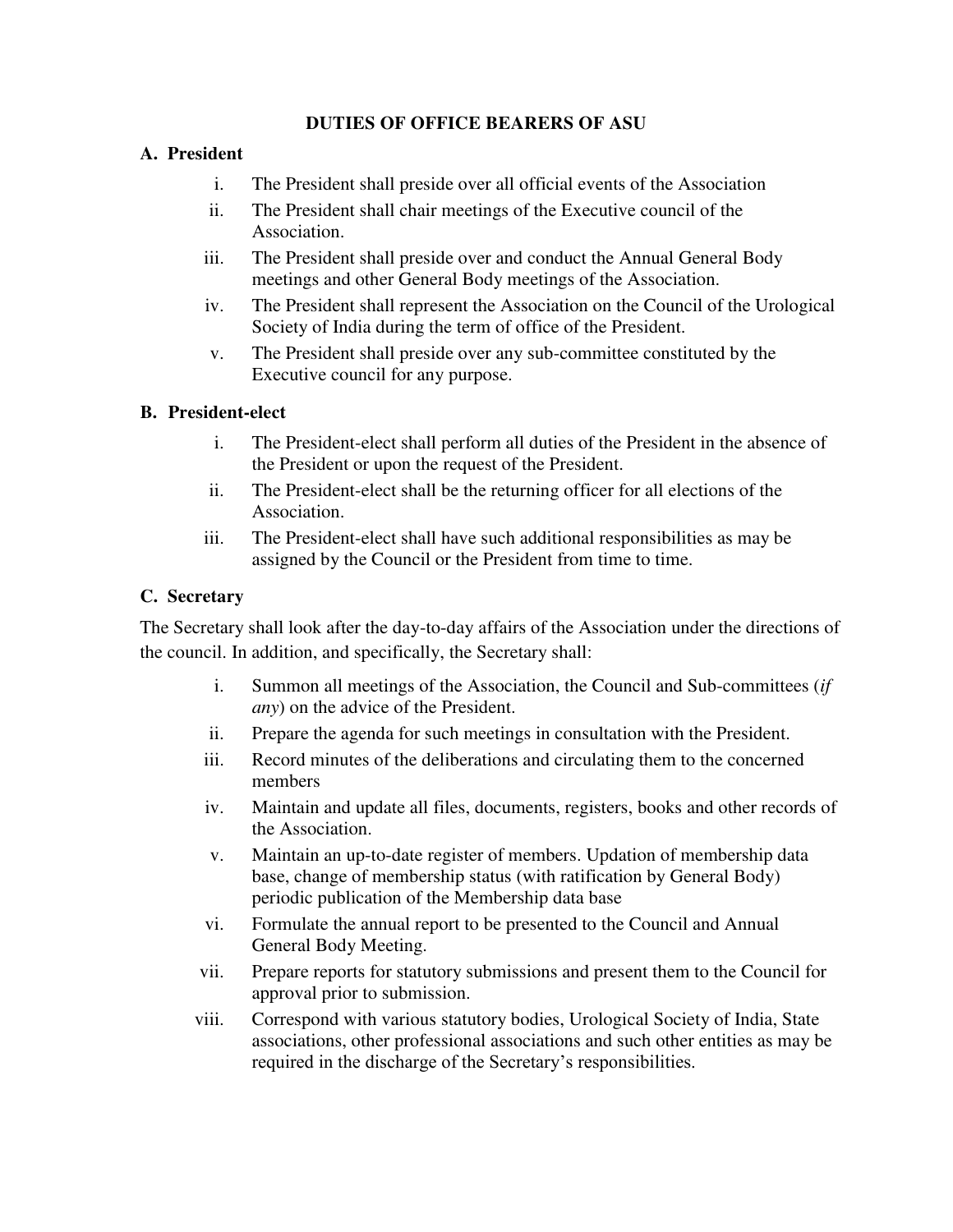- ix. Prepare the list of Prize winners & Award winners for announcement at the appropriate events and meetings
- x. Prepare the citations to be presented to Orators & faculty delivering named lectures.
- xi. Prepare the Schedule for all scientific meetings and events conducted by the Association including the scientific sessions of the Annual Conference and ASU-Prof.HSB Workshop.
- xii. Correspond with and guide the local organising committees of meetings and Annual conferences in order to ensure smooth and efficient conduct of the same.
- xiii. Prepare and circulate the Newsletter of the Association.
- xiv. Invite at appropriate time, applications for various prizes/awards, nominations for various posts and nominations for various office posts of ASU
- xv. Correspond with the various invited faculties and guests for the Annual Conference and the Midterm workshop and inform them regarding their allotted scientific schedules and also inform the local organizers regarding their travel schedule to make necessary arrangements for accommodation and local transport.
- xvi. Maintain & update the Handbook of the Association with contents addressing all activities of the Association.
- xvii. Maintain, update and whenever required upgrade the website of the Association as per requirements of members and decisions of the General Body or Council.
- xviii. Work in co-ordination with the Treasurer to ensure that all statutory obligations of the Association to the regulatory authorities are discharged in time, and effectively.
- xix. Financial budgeting and conducting charitable activities.
- xx. Filing of the Society documents annually to Registrar of societies for continuation of Registration
- xxi. Filing of Income Tax Returns through the Auditor
- xxii. Conduct of elections for various posts of ASU
- xxiii. Running ASU office during annual conferences
- xxiv. Prepare and maintain an archive of biographies, historical material, photographs and such other artifacts so as to capture and perpetuate the history of the Association, its founding members, past office bearers and those that brought laurels to the Association through their academic and professional achievements.

#### **D. Secretary-elect**

- i. The Secretary-elect shall assist the Secretary in all functions of the Secretary.
- ii. The Secretary-elect shall stand-in for the Secretary during the latter's absence for any reason.